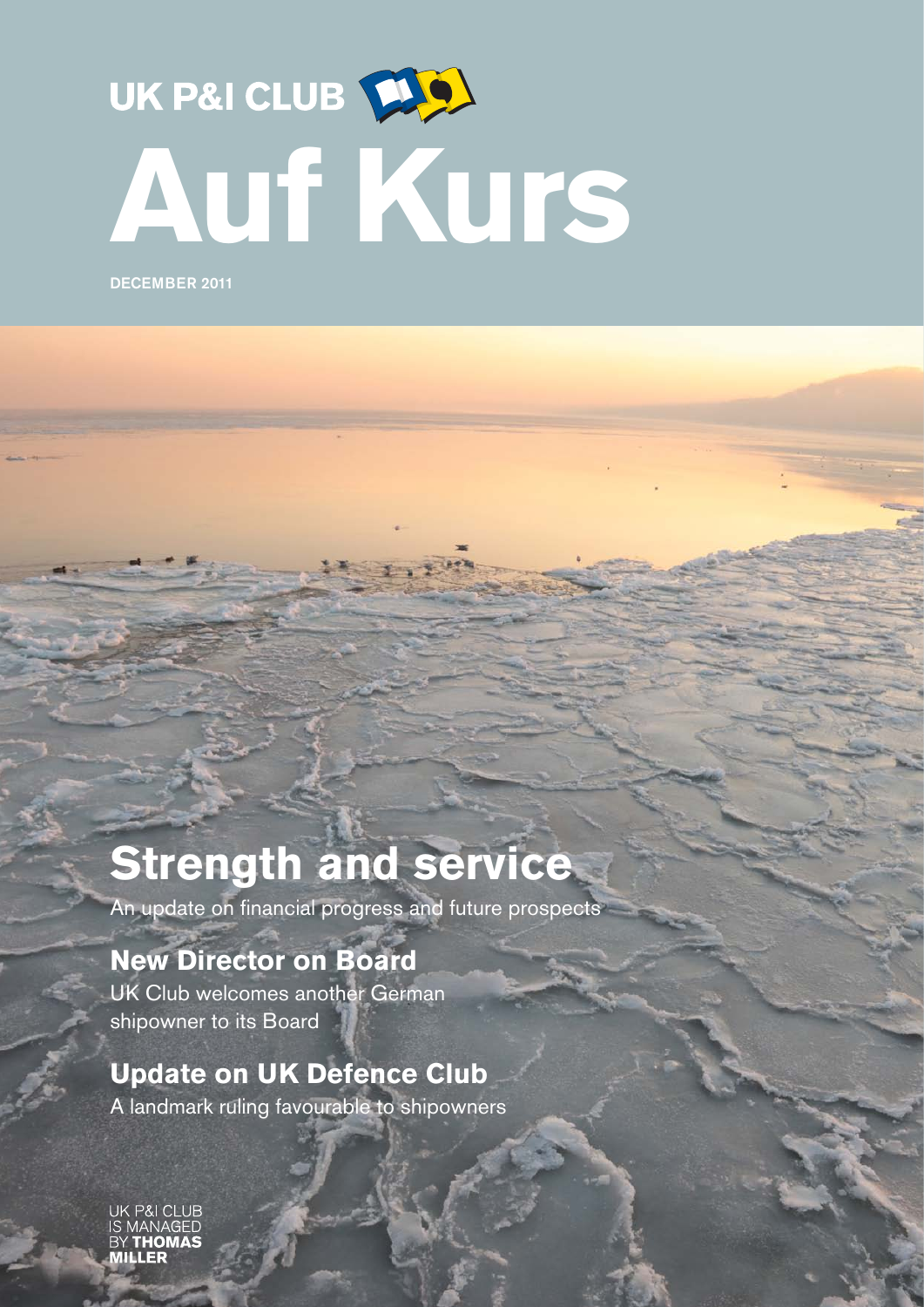## **Fröhliche Weihnachten**

Merry Christmas and a happy and prosperous 2011 to all our Members and friends from all of us at Thomas Miller. As always, our best wishes and thoughts are particularly with the crews who keep watch on board ships at sea through this time.

We hope you will have the opportunity for a well-earned holiday at the end of a challenging year. Our offices follow local customs when taking holidays during the Christmas and New Year holiday period but maintain a roster of duty contacts throughout that time.

To ensure support for our German Members over the Christmas period both London Syndicate 2 and the Thomas Miller Americas team have a duty mobile number that is manned throughout the holiday period on a 24 hour basis.

#### **Team Mobile/Handy Numbers**

London Syndicate 2 +44 7768 143 884

Thomas Miller Americas Syndicate G7 – New Jersey +1 201 315 1755

Thomas Miller Americas Syndicate G7 – San Francisco +1 415 860 9712

Duty executives for the other area groups and local offices are listed in the **Emergency & AOH** contacts page of our website (www.ukpandi.com).This information is updated to ensure it is current throughout the holiday period. It can be found on the homepage of the website, or within the Making Contact section website menu.

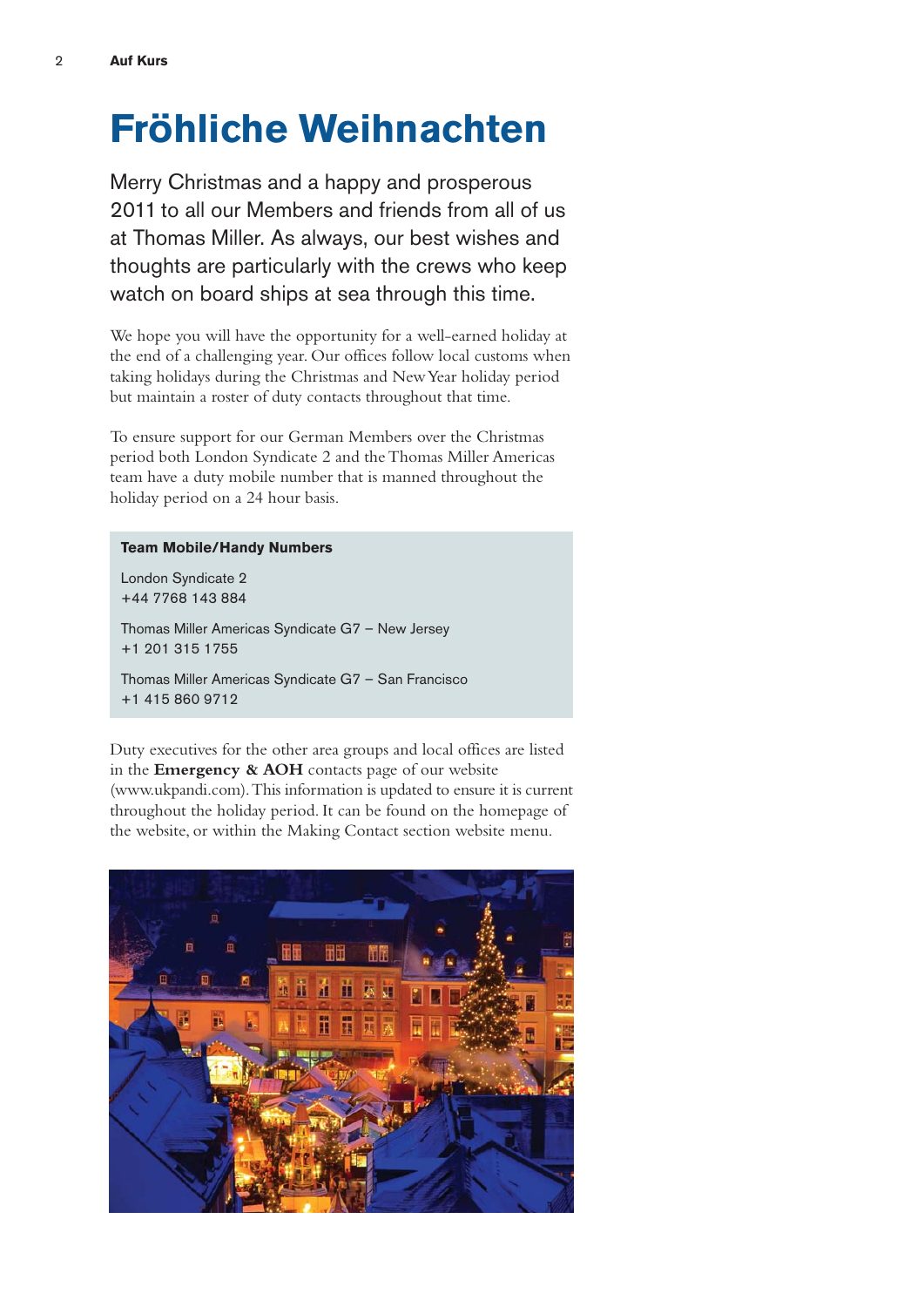

**Philip Clacy** LS2 Syndicate Manager

|  | $\overline{\phantom{a}}$<br>_ | $\overline{\phantom{a}}$<br>____ | $\overline{\phantom{a}}$ | _<br>$\overline{\phantom{a}}$ |  |
|--|-------------------------------|----------------------------------|--------------------------|-------------------------------|--|

| <b>Annual Stammtisch</b>                       | 4-5     |
|------------------------------------------------|---------|
| <b>UK Club in Hamburg</b>                      | 6-7     |
| <b>UK Club German</b><br><b>Servicing Team</b> | $8 - 9$ |
| <b>Charterers' liabilities 10-11</b>           |         |
| Wrong refrigerants                             | 12      |
| <b>Robin Travis Scholar</b>                    | 13      |
| <b>New German Director</b>                     | 13      |
| Rainy Sky landmark 14-15<br>ruling             |         |
| <b>UK Defence Club</b><br>financial highlights | 16      |

## **…from your friends at Thomas Miller**

Germany has always been a very important area for both the UK Defence Club and the UK Club, which have included Members from Germany since the 1920s.

In fact, in tonnage terms, Germany now represents approximately 6 per cent of the UK Club's owned tonnage and 22 per cent of the chartered entry. It is also a very important area for the Defence Club, representing 9 per cent of owned and 6 per cent of chartered tonnage. Germany, of course, represents the most important single country in Europe to both Clubs.

Not surprisingly, at the present time, 75 per cent of the German owned entry with the UK P&I Club is made up of container vessels, whereas for the chartered tonnage 27 per cent are container ships and 66 per cent bulk carriers. For the UK Defence Club, 77 per cent of the German owned entry is made up of container ships, whilst 88 per cent of the chartered entry are container ships.

We are very pleased to say that the UK Club and the UK Defence Club value their relationship with all the German Members very highly. In turn, we have benefited from a very loyal membership over the years. We continue to maintain entries from prestigious German fleets such as Hapag-Lloyd, Hamburg-Süd, Bugsier, Oldendorff, Hansa Shipping, Döhle Assekuranzkontor, Reederei F Laiesz, Reederei Blue Star and BBC Chartering, to name but a few. The Board of UK P&I Club saw the retirement of Mr von Rantzau this year after twelve years. Mr Schües from Reederei F Laeisz has now joined Mr Gast from Hamburg-Süd on the Board.

Our aim is to offer an unparalleled scope of cover and service. The centre spread of this publication details the team supporting our German membership upon whom they can rely for advice and support.

Recent topics that have arisen provide some additional interest. As one of the largest contributors of chartered entries to the UK Club, we believe that our German membership would benefit from an overview of charterers' risks. Our Loss Prevention department has contributed an article related to problems concerning the refrigerant used in reefer containers. The UK Defence Club's success in the "RAINY SKY" decision is reported together with an update on their financial position and renewal. News items report the recent election of another German Director to the UK P&I Club Board and the successful visit of the Robin Travis scholar to London. Finally, the November reception at the Hanse Lounge in Hamburg provides some photographs, and we have included a summary of the presentation given by Hugo Wynn-Williams that evening.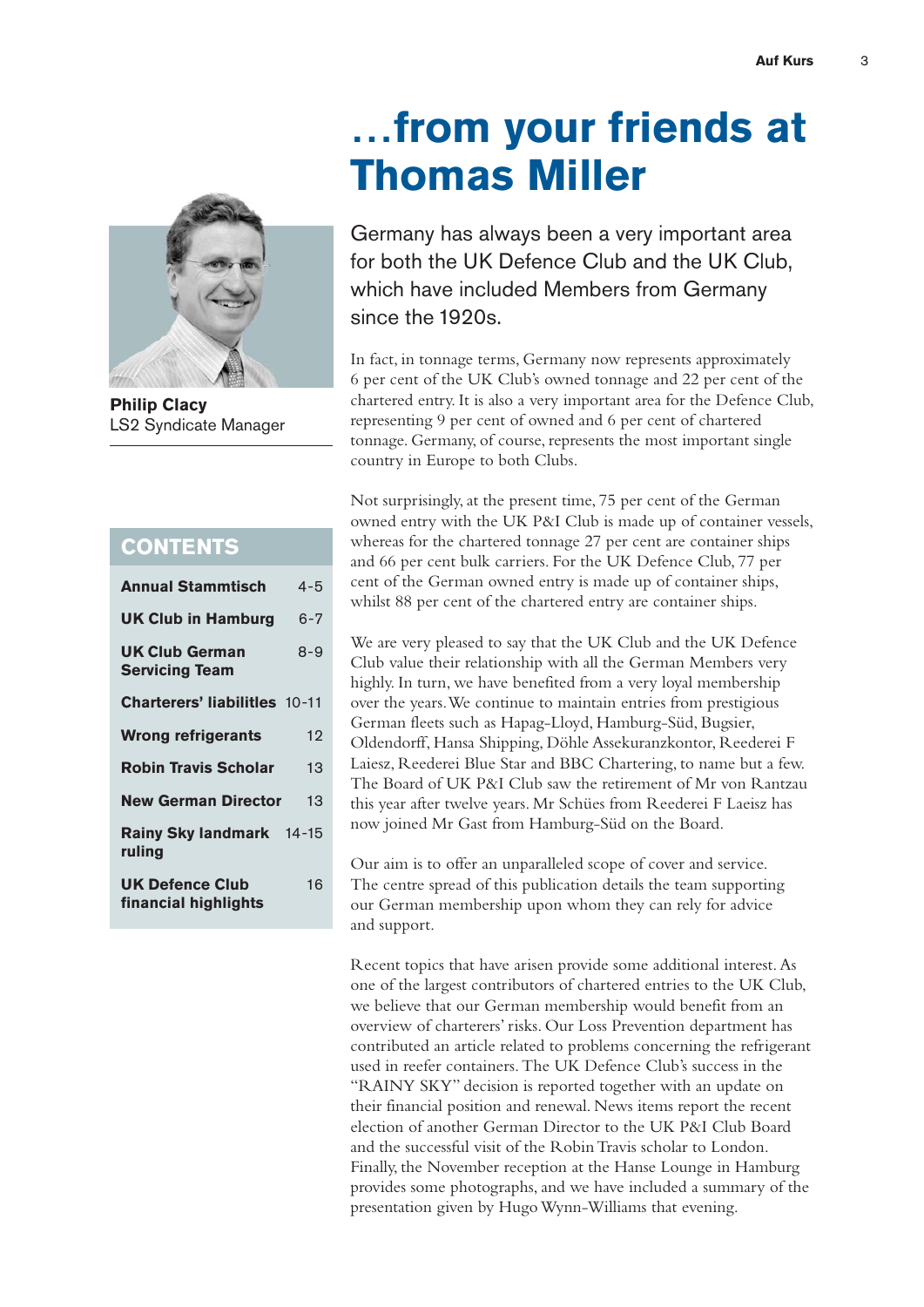**L-R: Nikolaus H Schües (Reederei F Laiesz), Hugo Wynn-Williams (UK Club), Winfried Elsan (Reederei F Laiesz) and Sven-Erik Braun (Döhle)**

**L-R: Falk Fischer (Harren & Partner), Thomas Barthel (Windsor Partners), Wiebke Harke (Hamburg Süd) Moritz Mittlebach (Mittelbach Shipping Advisors), Werner Gerdts (Peter Döhle Schiffahrts) and Ulrike Baum (Röhlig & Co.)**

**L-R: Daniela Quecke (Georg Duncker), Andreas Landgraf and Mathias Kroh of Reederei F Laiesz**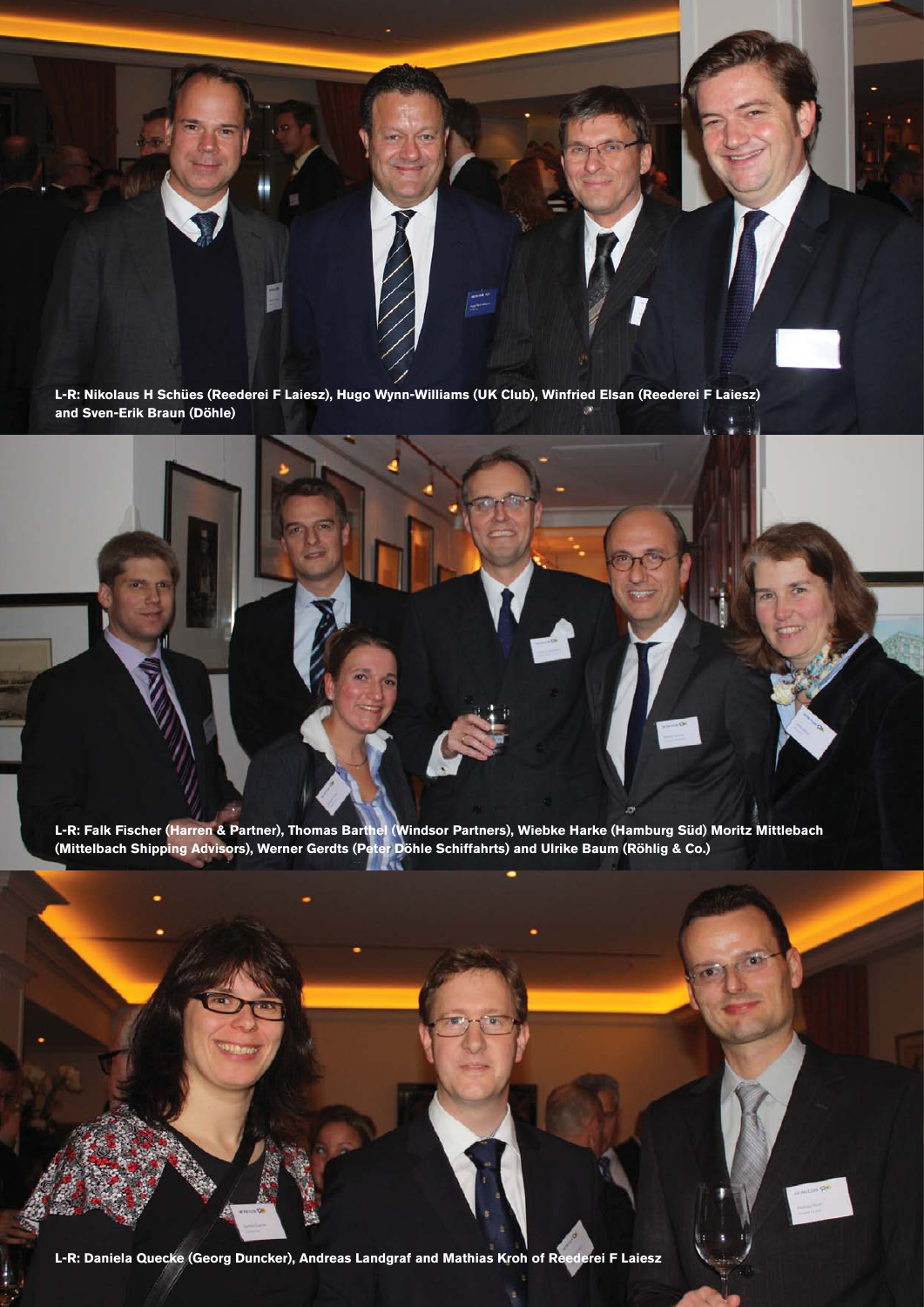### **Member Reception at the Hanse Lounge**

We were pleased to meet so many of our Members and their brokers at our last annual Stammtisch at the Hanse Lounge in Hamburg on the 10th November.

Aside from the pleasure of catching-up with old friends and exchanging news on markets and other business experiences, it was an opportunity for Thomas Miller's chairman, Hugo Wynn-Williams, to present a financial and commercial update on the UK Club.

A summary of what Hugo said can be found overleaf on pages 6 and 7.



lugo Wynn-Willi<mark>ams (UK</mark> C

**dreas Prange (Leonhardt & Blumberg), Meike Ziegler (UK Club) and Capt. Peter Ebert (Bugsier)**

**Christina Kettman (Reederei Bl and Roland Hoeger (Komrows** 

**Stephanie Müller and Katja Boltz Hapag-Lloy** 

**Wiebke Harke (Hamburg Süd) and Jason Riley (UK Club)**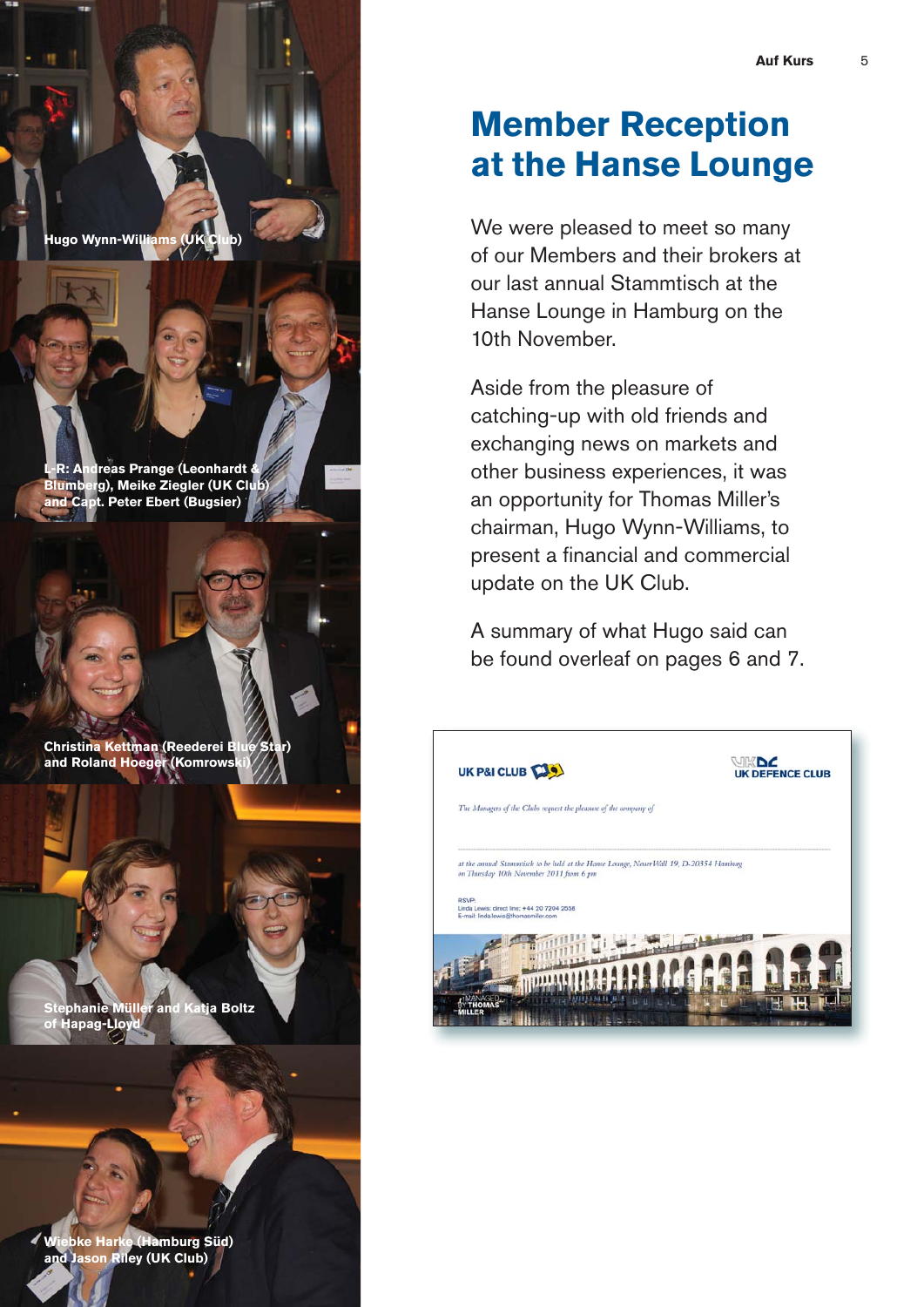### **UK Club in Hamburg**

The Club's traditional November reception for the German Members at the Hanse Lounge provided an opportunity for Thomas Miller P&I chief executive, Hugo Wynn-Williams, to update everyone on the Club's recent progress and future prospects.

#### **Finances restored**

Today, our financial standing is greater than ever. The Club's free reserves and capital has further increased to \$486m from \$478m. Our total assets have increased by 15 per cent in just two years. The total funds ratio to total outstanding claims now stands at 161 per cent.

In Standard and Poor's capital model, the Club's capital adequacy is now in the AAA range. This combined with a free reserves and capital figure of over \$4.5 per gross ton puts the Club's financial strength at the top level of its peer group in the P&I sector.

Despite the improved free reserves and tough economic climate that our Members are facing, a resolute focus on our financial strength is the best way to serve our Members' interests now and in the future. Claims inflation is evident and the economic climate still uncertain. Hence, the three per cent general increase for 2012.

However, we have reduced release calls reflecting improvements in a number of recent past policy years claims performance. The call on 2009 and 2010 halved to five and ten per cent respectively. The 2011 policy year release call reduced from 20 per cent to 12.5 per cent.



#### **Capital & reserves for financial years 2006-2012**

#### **Underwriting in balance**

The Club is continuing to meet its long term target of 100 per cent combined ratio. The expected combined ratio for 2011/12 year is below 100 per cent. If achieved at the year end, the Club will have had two successive financial years of balanced underwriting. The combined ratio picture is even more encouraging on a policy year basis with policy years 2008, 2009 and 2010 all now at 100 per cent or below.



**Combined ratio for financial years 2006-2012**

In the short term, it is expected that the total cost of claims will be lower than previous years. While world trade and the shipping market remains depressed we are experiencing a reduced frequency of claims.

However, underlying claims inflation has been a feature running at about five per cent each year, with some categories of claim inflating at rates of up to 15 per cent. It is important, therefore, that the overall premium does not fall back.

The measures we have taken are not limited to matching inflation.

Our comprehensive reinsurance programme provides protection from a run of substantial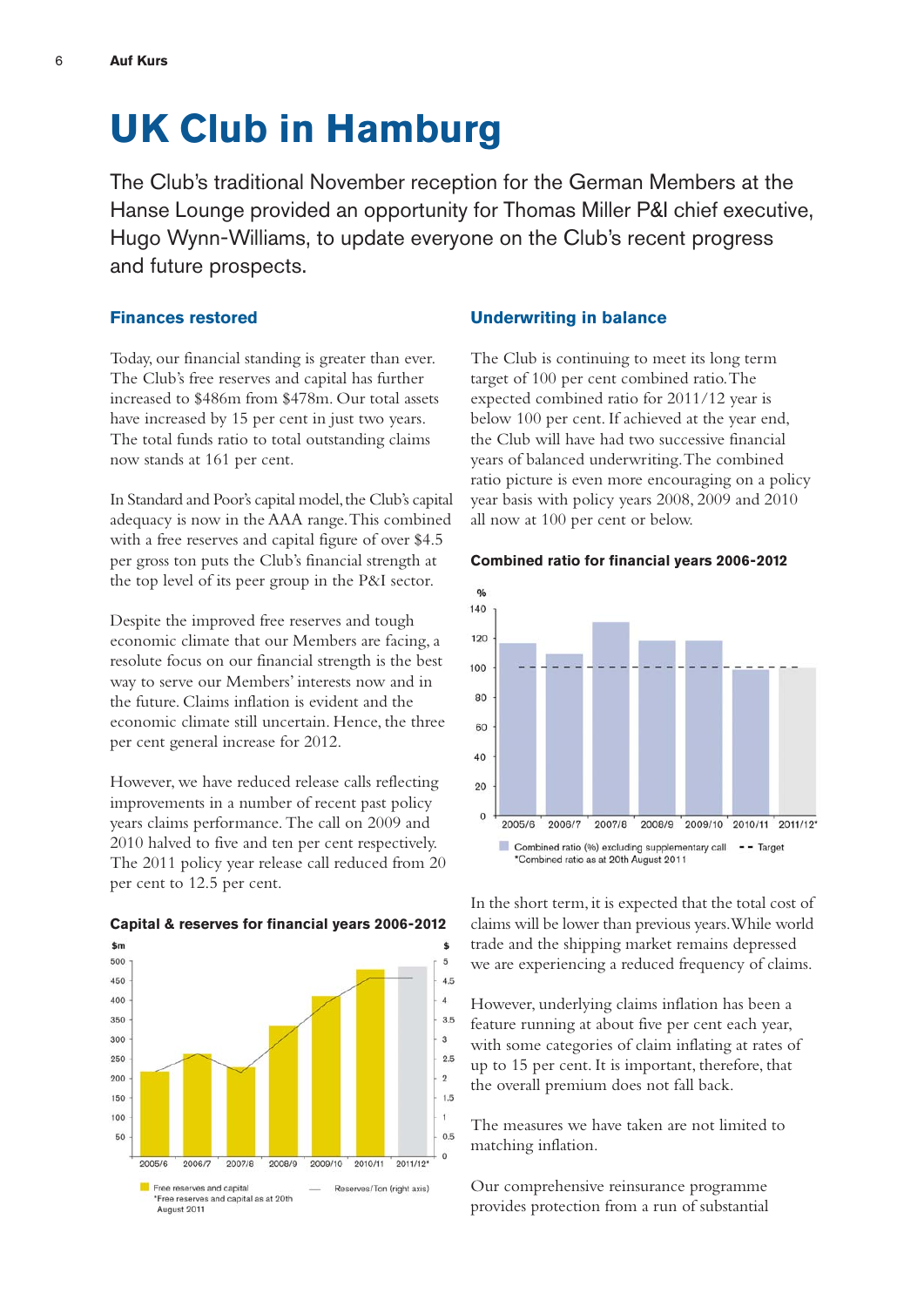claims, as experienced a few years ago, either within the Club's retention or the Pool. It also offers protection from a major event claim. This is part of a sound risk management strategy, meeting the needs of our Members and the increasing demands of regulators and ratings agencies.

Our hybrid capital programme, established in 2008, continues to provide significant benefits to the Club and its Members. It counts under the current UK FSA regulatory regime towards the Club's regulatory capital and will continue to do so under the grandfathering arrangements for Solvency 2.

Most importantly for our Members, this means that the Club does not need to hold as much of their funds for regulatory purposes. The cost of the hybrid capital is mitigated by the income derived from those funds being invested along with the Club's other assets.

Investments returned \$14.5 million for the six months to August, equivalent to two per cent on funds. Since market conditions have been exceptionally volatile, the Club has adopted a more conservative investment stance in the shorter term. It reduced the proportion of equities from 15 per cent to nine per cent of its portfolio. Fixed interest holdings have increased further to 72 per cent of the portfolio. 99 per cent of all bonds invested in by the Club are A grade or better.

#### **Future developments**

We are making significant and substantial progress in preparations for the implementation of Solvency 2. The Club's application to the UK Financial Services Authority (FSA) for clearance to develop its own internal model for Solvency 2 was successful and that model is currently under development. The internal model will be submitted to the FSA for validation in line with the Solvency 2 timetable.

Along with many others in the insurance industry, the Club has been reviewing its corporate structure. It recently announced a reduction in the number of regulated entities would deliver a number of benefits including streamlined governance, reduced compliance costs and efficient management of the Club's solvency capital requirements. More comprehensive details on the planned reorganisation will be published shortly, both on the Club website and directly addressed to Members individually.

#### **Listening to our Members**

However important such financial strength may be, for Members, the priority is to be there with solutions. Not just close geographically, but understand our Members' business, devise solutions to match their needs and remain committed to our service promise. That includes underwriting, claims and loss prevention, as well as each member's overall relationship with us.

This year a Member Survey conducted a series of one to one interviews with key Members, influential brokers and ex-Members. A total of over 280 individuals from 140 Member companies and 34 brokers responded concerning questions of member satisfaction with the UK P&I Club and the service offered by Thomas Miller.

The full report is on the Publications section of our website, but below are just some of the highlights.

# **72%**

**of members gave the Club a score of 8, 9 or 10 out of 10 for overall satisfaction.**

**57%**

**of brokers gave the Club scores of 8 or above for overall satisfaction.**

**90% of members said they believed the Club's**

**performance was either the same or better than last year.**

# **70+%**

**of members scored the UK Club higher than any of the other clubs on global coverage, quality of people and expertise and industry leadership.**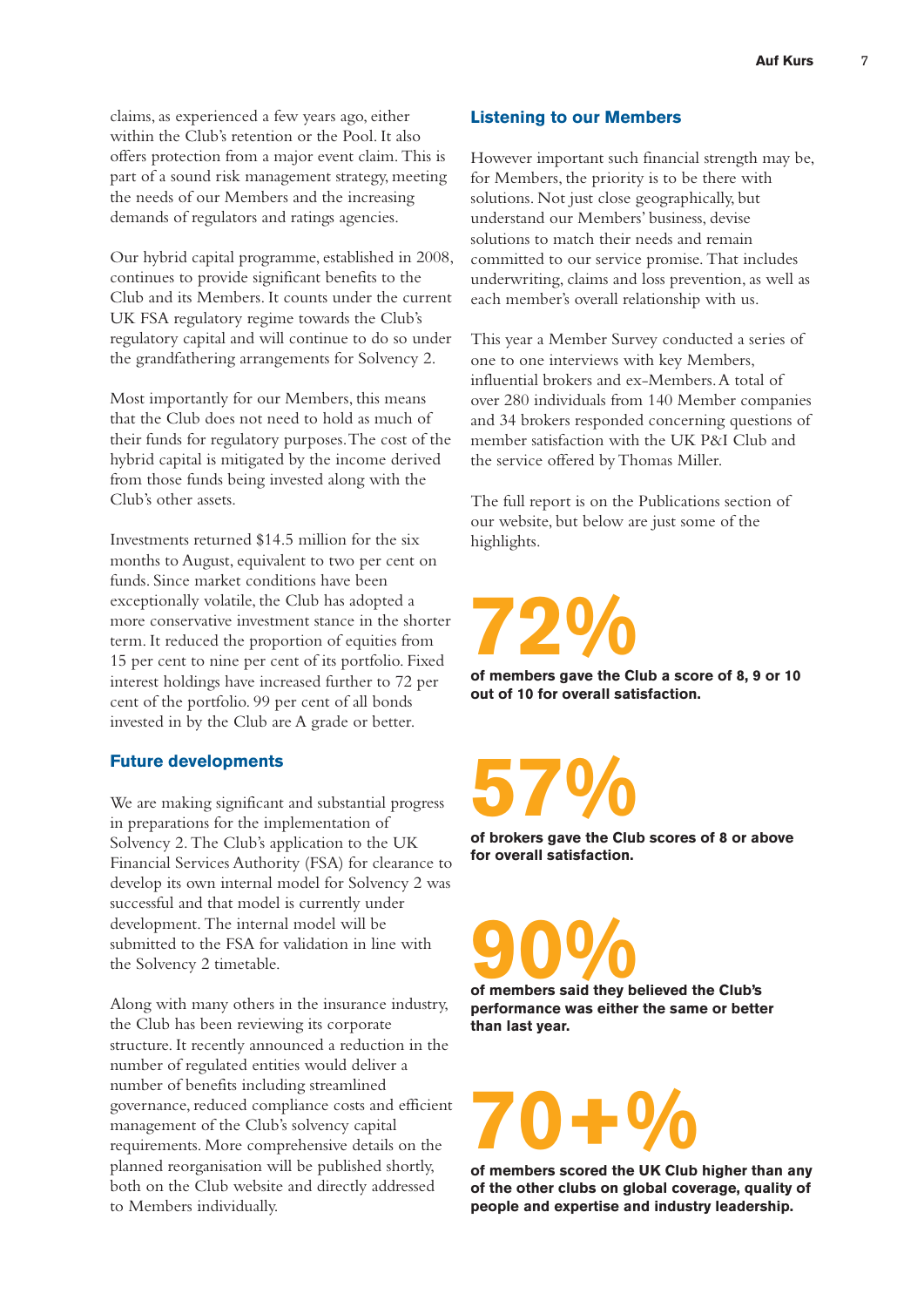

## **Our German I**

#### **Management**



Hugo Wynn-Williams, chairman of Thomas Miller, maintains a continuing and close concern for our German Members' interests. He travels regularly to Germany to represent UK

Club's management and liaise with Members at the highest level as chief executive of Thomas Miller P&I. After successful completion of the Bar Finals examination, Hugo worked initially at the UK P&I and Defence Clubs as a Syndicate Manager. A member of the Thomas Miller Holdings Board since incorporation in 1999, he was elected Chairman in 2009.



The claims handling and advisory services team for all Members based in Germany is led by Philip Clacy. A team of nine executives in London and four executives in America specialise in German

Member service. They are able to call on other colleagues for specific areas of technical and legal expertise where necessary. Philip has a degree in nautical studies and an MBA. He joined in 1986 and was an Area Director before managing our Greek office for six years and returning in 2008 to lead LS2.



Also representing senior management on the team is Alan Mackinnon who, having concentrated on FD&D claims for a period of three years, is currently the Claims Director for P&I,

acting as a consultant for the rest of the claims team as necessary.

#### **Underwriting**



With almost twenty years underwriting experience, Jason joined Thomas Miller in 2002. As the Senior Underwriting Director within the European/ Middle East team, he has been the

lead underwriter for Germany for almost ten years and a regular visitor to the region.



Senior underwriting technician Sarah Green also has some twenty years experience in the department and provides direct assistance to Jason on underwriting matters.

#### **London (Syndicate LS2)**



Tarja Saikkonen joined Thomas Miller in 2000 from the claims department of a liner company where she was a claims adjuster. She has an MSc from the Helsinki School of Economics and

Business Administration.



Alison McClure is a qualified South African solicitor having specialised in maritime law for four years in a major South African practice. She has assisted our German Members on both P&I and

Defence claims since May 2008.



Alan Speed is a qualified solicitor with 20 years experience at an international law firm specialising in shipping. He has a degree in Maritime Business and Law, and 14 years experience at

sea, working on a wide variety of ship types.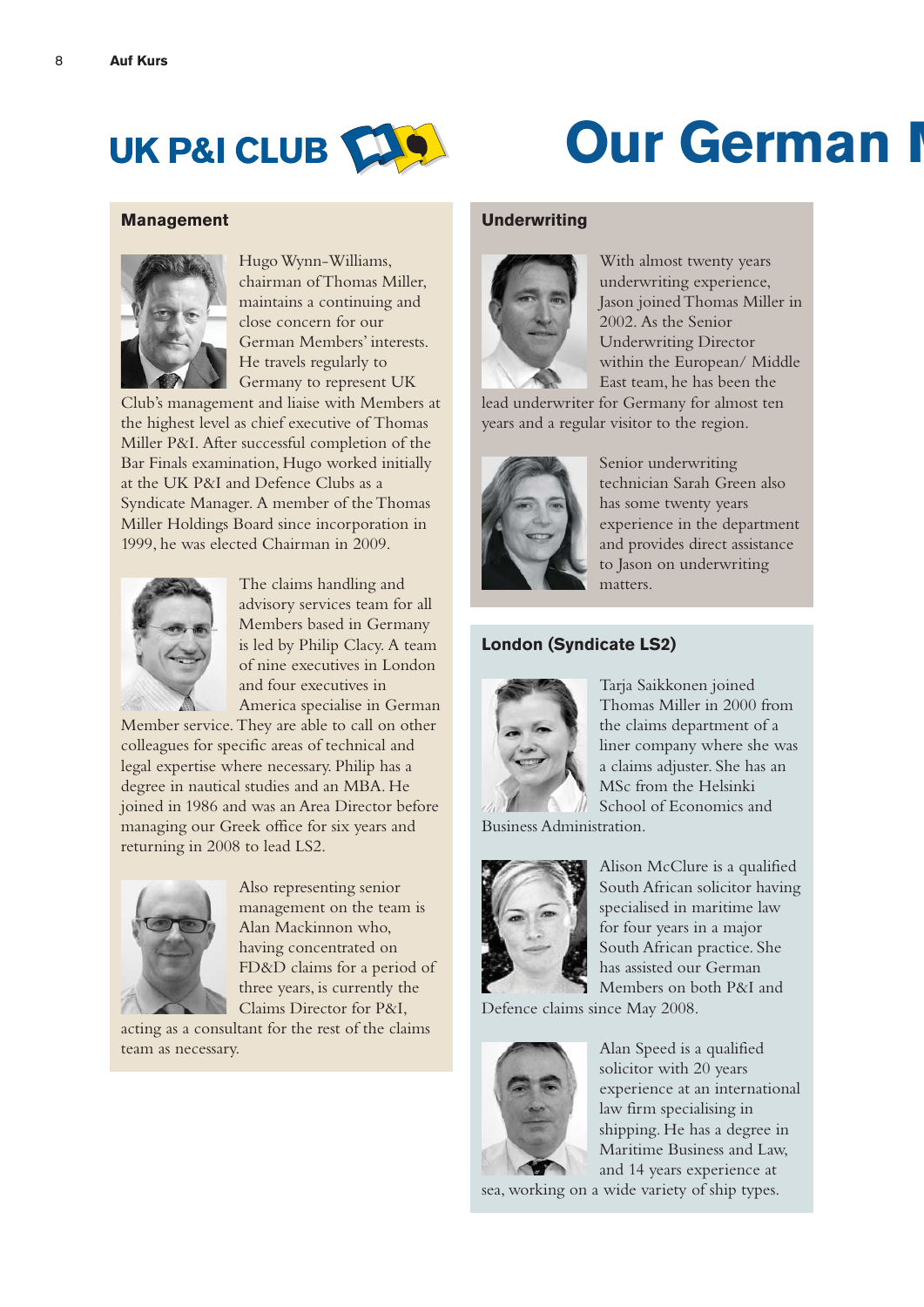## **Member team**



Peter Steele joined Thomas Miller in 2011. Previous work with both a shipping law firm and another P&I club provides wide experience in all aspects of maritime claims with a particular emphasis on

FD&D disputes. He is qualified as both a barrister and solicitor.



Meike Ziegler joined Thomas Miller in 2010 from a maritime law firm. She has a degree in law and European Studies, and speaks fluent German and French as well as English.



Domenico Ferrara joined Thomas Miller in 2010 from another P&I club. Experienced in both P&I and Defence claims, he is a qualified lawyer in both Italy and England. He holds a

Master's degree in Maritime Law from the University of Southampton.



Cécile Bailleul joined Thomas Miller in 2011 with previous experience in a liner operator and another P&I club. She has a Master's degree in law, specialising in maritime and port activities.



Richard Offord joined Thomas Miller in 1997 and deals primarily with P&I claims. He brings previous experience of supporting Members in France, Italy and Croatia to the team.

### VK DZ **UK DEFENCE CLUB**

#### **Personal Injury**



Ursula Elsden is the specialist claims handler for German Members needing support with personal injury, passenger and crew claims.A member of 'people' claims Syndicate LS3, she previously worked with

two other P&I clubs, joining Thomas Miller in 1988. Ursula speaks fluent German.

#### **America (Thomas Miller Americas)**



Colin Snell is a qualified barrister. He joined in 2010 after ten years with another P&I club handling P&I and FD&D claims in both North and South America.



Amy Lovseth joined in 2004 as a claims executive. She handles P&I and Defence claims. Amy has an LLM from the University of Oslo and deals with general claims on the east coast.



Dee O'Leary joined after 17 years of practicing maritime law in New York. She handles all P&I claims including bodily injury claims in the US east coast area.



Louise Livingston is an attorney specializing in bodily injury claims. She leads the US Bodily Injury Team but deals with all types of claims on the US west coast. Before joining Thomas Miller in

March 2002, Louise was a partner in a San Francisco maritime law firm.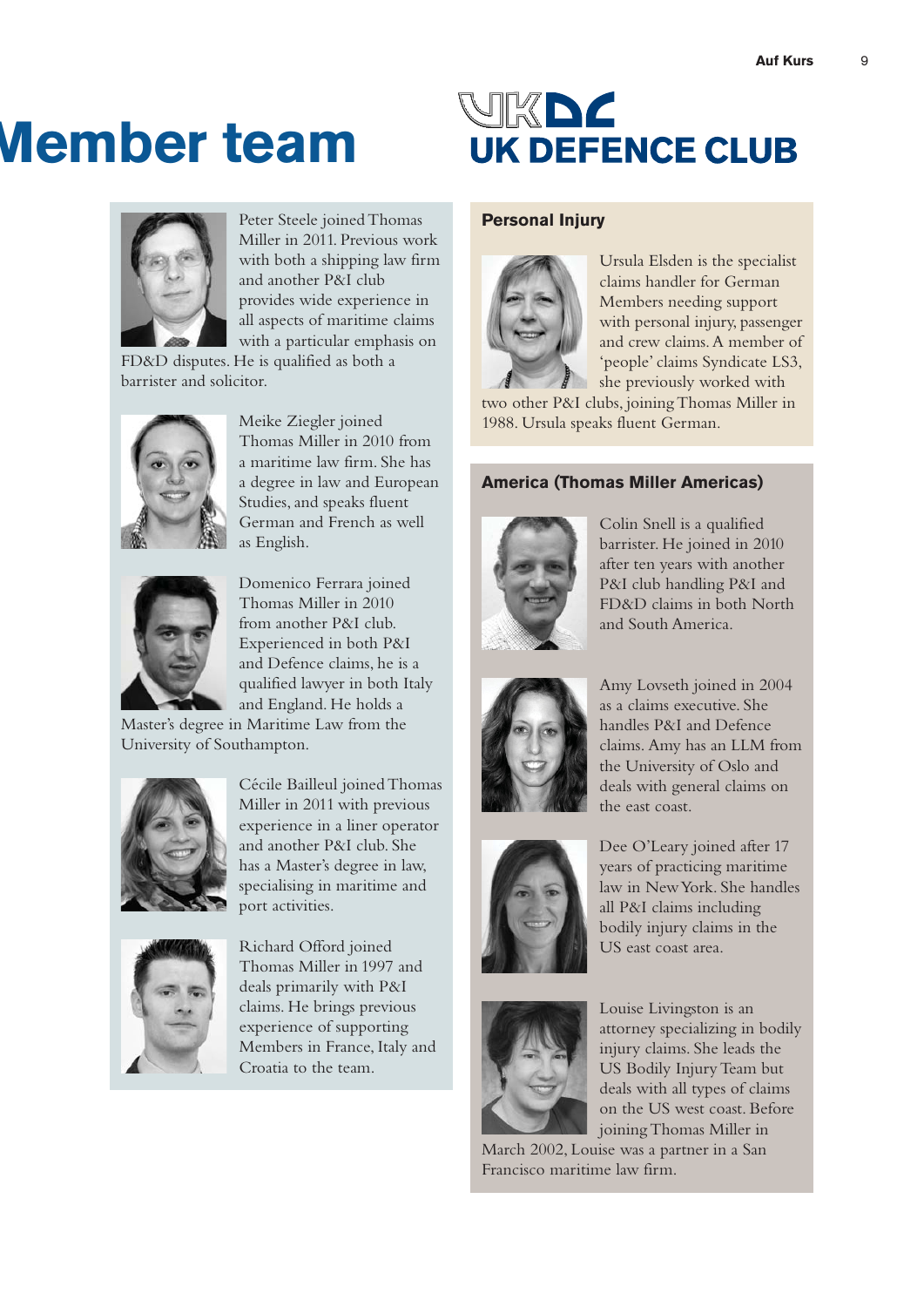## **Understanding charterers' liabilities**

Despite their apparent detachment from the daily operation of a merchant ship, charterers can find themselves exposed to a surprisingly wide range of liabilities. Our German membership is one of the largest contributors of chartered tonnage to the UK Club representing nearly a quarter of the total chartered fleet.

We insure the entire range of charterer types, from owners chartering in tonnage to compliment their owned fleet, to trading houses, oil refiners and banks. Whether they are based in Germany or elsewhere, what are the risks which charterers face?

#### **Charterer's direct liability to third parties**

#### **Pollution**

Under the Civil Liability Convention (CLC), tanker pollution claims are channelled solely to the registered shipowner and their P&I cover should react. However, not all jurisdictions have ratified the CLC, eg in the United States and Japan where the charterers can incur direct and even strict liability for pollution caused by a ship, liability can be unlimited.

#### **Cargo**

Claims can be made against charterers by the owners of damaged or lost cargo in a number of ways: under bills of lading (either theirs or the shipowners'), in tort, and under the Inter-Club agreement. Cargo claims are the most common type of claim made against charterers who are not transporting their own cargo.

#### **Fines**

Charterers may be directly subject to fines, for example, if there is non-compliance with local regulations concerning the cargo manifest.

#### **Other third parties**

Charterers may incur liability directly to stevedores, or any third party, who suffers personal injury or property damage as a result of the charterers' negligence. In some US circuits, the NYPE clause 8 has been held to shift responsibility for negligence during loading and discharging from the owner to the charterer.

#### **Damage to Hull**

This is one of the main differences from standard shipowners' P&I cover: claims from owners against charterers for loss of or damage to the chartered vessel can be covered under a charterers' P&I policy.

#### **Safe port**

Damage to the ship can arise from the failure to provide a safe port or berth. There is a provision to this effect in most charterparties and the shipowner would sue the charterer for this breach of charterparty.

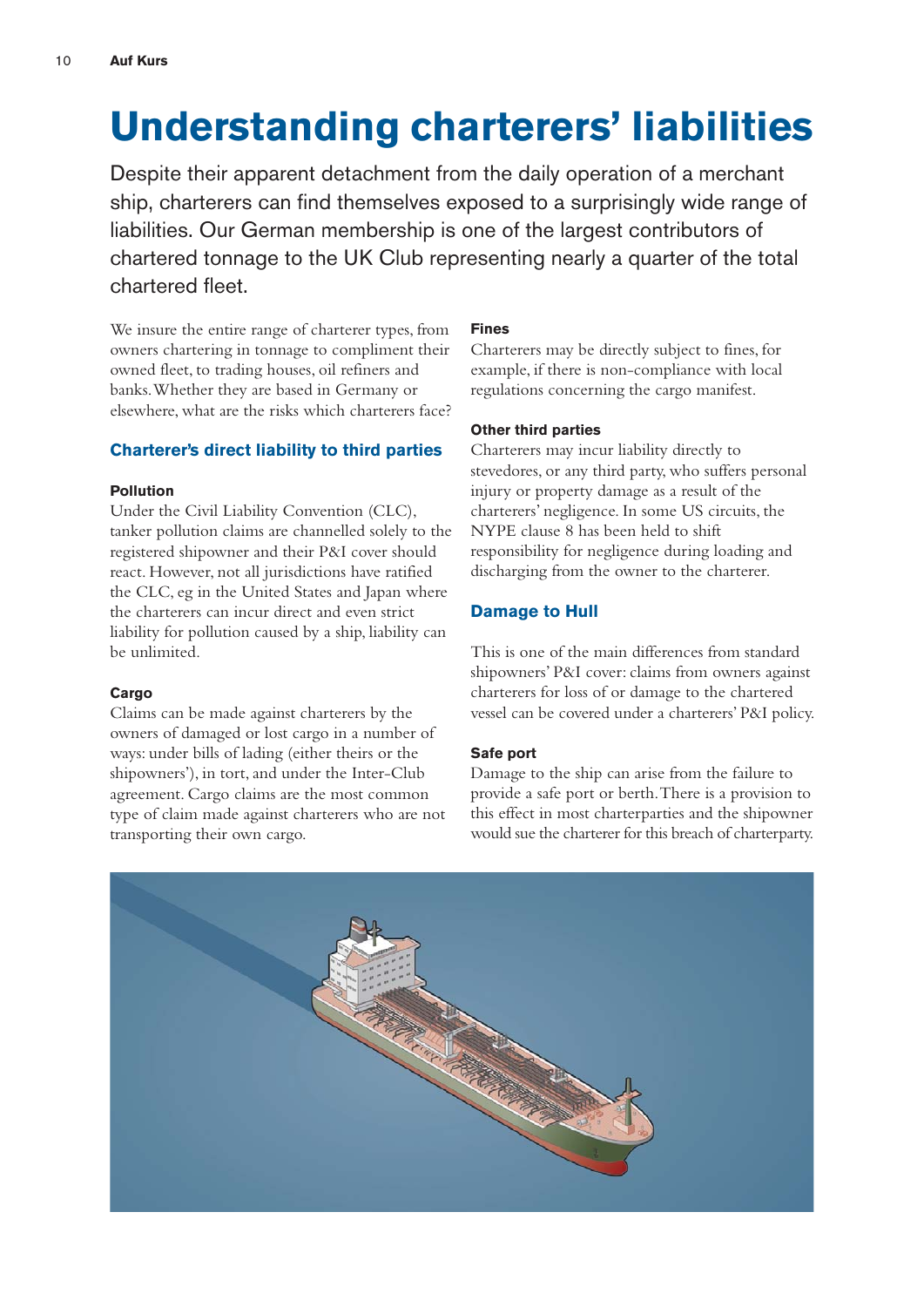#### **Cargo**

Charterers frequently assume cargo responsibility: claims can be made against such a charterer if the ship incurs damage caused by the nature of the cargo itself.

#### **Bunkers**

Most time charters require charterers to supply bunkers to agreed specifications. Charterers can be liable for off-spec bunkers even if the ship's machinery is not damaged. Claims can involve the costs of removing, replacing and disposing of the bunkers, cleaning the ship's tanks and engines, and off-hire costs.

#### **Stevedores and other charterers' servants**

Time charterparties generally include provision that the charterers provide stevedores and other parties for operational services. The charterer is responsible for the actions of these contractors.

#### **General average and salvage liability**

Charterers are exposed in proportion to the amount of freight at risk if it is a voyage charter, and the value of his bunkers on board if it is a timecharter.

#### **Other claims from shipowners**

Charterers have an obligation to indemnify shipowners for P&I liabilities if they result from a breach of the charterparty by the charterer, or arise out of activities which are charterers' responsibility.

#### **Unsafe port**

As well as potential DTH claims (see above), sending the ship to an unsafe port in breach of the charterparty provision could result in P&I liabilities such as cargo loss or damage, personal injury, pollution, or even wreck.

#### **Dangerous goods**

Charterers will be liable to indemnify the owner for any property damage or personal injury arising from loading or carriage of dangerous cargo. If the cargo has not been properly declared by the shipper, the charterer can nevertheless remain strictly liable to the owner for the consequences, which can be enormous.

#### **Bunker quality**

As well as claims for damage to the ship's engine, charterers can face claims from shipowners for fines which the owner has had to pay, for example, under

Marpol Annex VI, if the sulphur content of the bunkers supplied by the charterers was too high.

#### **Pollution**

If a pollution incident involves a country which has ratified the Civil Liability Convention (see above), the shipowner may seek indemnity from the charterer if the incident has resulted from something for which the charterer is responsible.

#### **Our Website**

A new section is now on our website to emphasise the liability exposure faced by charterers and to provide guidance on dealing with those risks through specialist cover, loss prevention and other guidance from both the Club and its business partners. The guidance relates to both specific areas of liability mentioned above, for example claims from the shipowners, as well as wider issues, for example, the Bribery Act.

#### **UK Club charterers' cover**

Even though a shipowner will have its own P&I cover, the charterers can face huge liabilities themselves. The UK Club charterers' product provides high levels of cover to react to both operational and catastrophe liabilities.

The UK P&I Club charterers' product includes both those risks which are covered by conventional P&I insurance, and additional risks which are specific to charterers.

#### **P&I risks include: Additional risks include:**

- 1. Pollution
- 1. Damage to hull
- 2. Cargo
- 2. Detention
- 3. Personal injury 4. Fines
- 3. Contribution to General Average & Salvage
- 5. Wreck removal
- 4. War & Terrorism

Liabilities can be to cargo interests, other third-parties and the shipowner. They can be either contractual (eg breach of the charterparty) or non-contractual (eg pollution).

For more information on the Club's charterers cover and the service provided to its Members, please contact Christopher Arnold Tel: +44 20 7204 2126 or Email: christopher.arnold@thomasmiller.com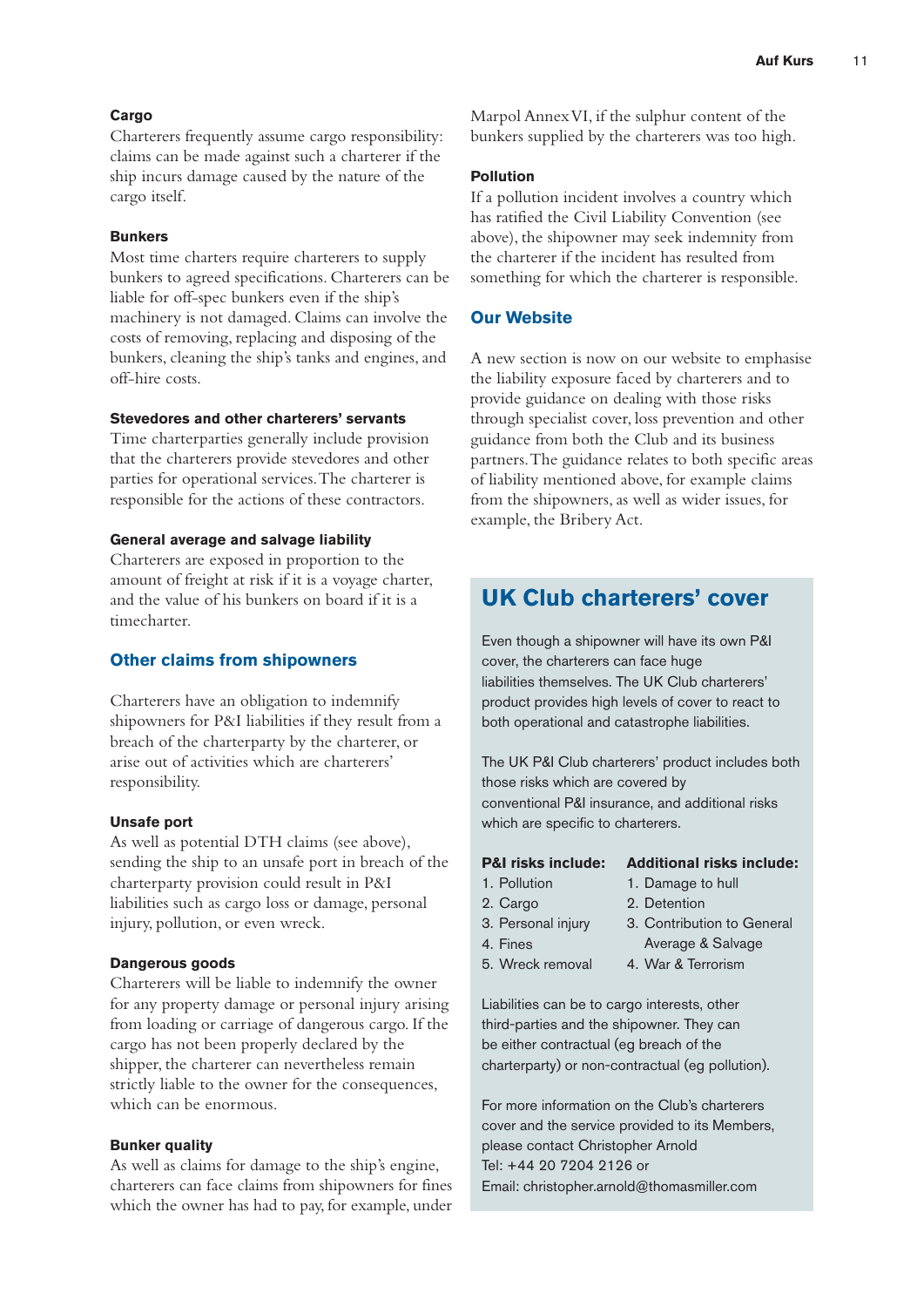## **Wrong refrigerant causes container explosions**

In October, liner companies were alerted to an incident of reefer containers exploding at different locations around the world.

Initial evidence suggested that the problem originated with containers maintained or repaired in Vietnam in March and April of this year. Although these explosions have all occurred on the quayside and not onboard ships, there were three fatalities recorded.

Both the UK Club and the TT Club have been investigating these incidents and have published advisory information via their websites for Members.

The UK Club's most recent loss prevention bulletin (793) reports that analysis by refrigeration experts has concluded with near certainty that the problems are due to counterfeit refrigerant containing chloromethane. This compound reacts with the aluminium components in the reefer compressor to form trimethyl aluminium, a liquid that burns on contact with air.

The Club's bulletin provides useful analysis from Cambridge Refrigeration Technology who have permitted us to publish their initial findings. As well as checking existing refrigerant stock for contamination, they recommend that a refrigeration certification scheme needs to be put in place for future purchases. In addition, a method for checking the withdrawn reefer units for contamination and safely removing compressors from those contaminated units needs to be identified.

The TT Club's contribution to the issue has been to publish a set of 'frequently asked questions' (FAQs) that give guidance on various aspects surrounding the potential risk of exploding reefer units. Although largely focusing on questions of TT cover, it does advise on the risk exposure and suggests some actions that can be taken.

Apart from the loss of property, cargo – and life – which can result from an explosion, the need to take containers at risk out of service will be costly and disruptive to operations. Laden units will

require the cargoes to be discharged and crossloaded, or otherwise risk deterioration. Special arrangements have to be made to offload and store suspect containers. Inevitably, increased costs will result from actions that are taken to mitigate the potential for further injury, or damage to property or cargo.

For example, in the port of Seattle about eighty suspect containers were isolated within a restricted area to prevent possible injury or damage arising from any explosion.

CMA CGM has quarantined 82 containers that were repaired in Vietnam after an explosion in China. Maersk has temporarily withdrawn over 800 reefer containers from service to check for potential failure. Since initially withdrawing over a hundred containers for inspection, APL has announced that all its refrigerated containers are now safe to operate.

Members are recommended to refer to the UK Club and TT Club websites for further information on this problem. Additional loss prevention bulletins and other UK Club advices are circulated through the weekly email "Latest Updates".

#### **Latest Updates**

Members can subscribe for free to this email automatically by being registered to use the Club's online services, or by contacting Jenny Whitehead (jenny.whitehead@thomasmiller.com) or Nick Whitear (nick.whitear@thomasmiller.com) at the London office.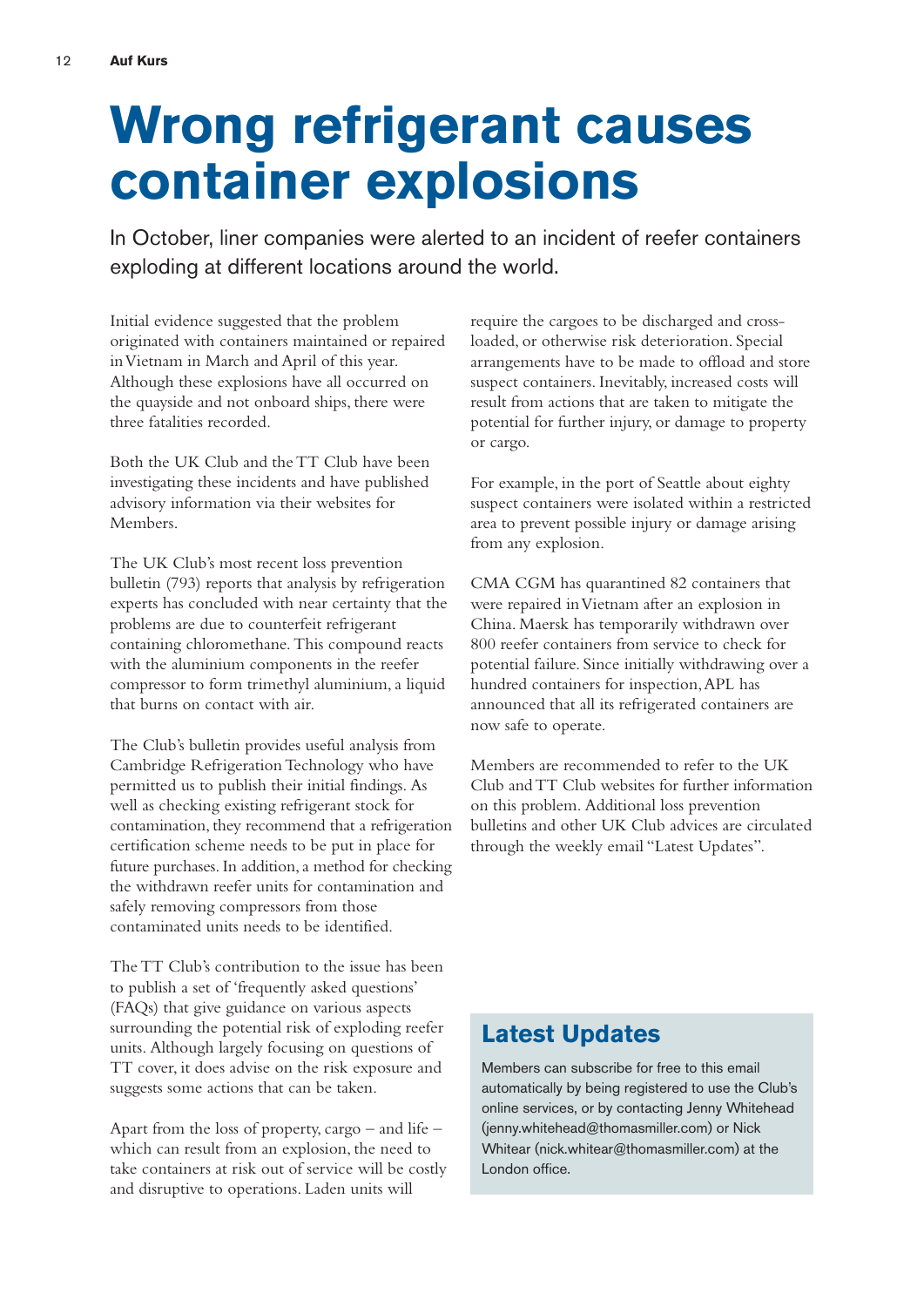### **New German Director joins UK Club Board**

Nikolaus Schües, CEO of Reederei F Laeisz GmbH, in Hamburg, was one of the seven directors elected to the Board of the UK P&I Club at its AGM in Athens on the 27th October.

Nikolaus H Schües, aged 46, joined Reederei F Laeisz in 1993. After an apprenticeship as a shipbroker, he gained a BSc in Economics from the University of Buckingham in the UK and an MBA from Instituto de Empresa in Madrid. The Joint Managing Partner, with his father Nikolaus W Schües, Mr Schües also sits on the board of the German Shipowners' Defence Association, the administrative board of the German Shipowners' Association, advisory board of Germanischer Lloyd and the advisory board of Deutsche Schiffsbank.

He is the second current German director to join the Club Board with Hamburg Süd chairman Dr Ottmar Gast, who joined the Board in 2003.

A graduate mechanical engineer, Dr Gast is the chairman of the executive board of shipping group Hamburg Süd of Germany. He is also a deputy chairman of the UK Club together with Alan Olivier of Grindrod (South Africa) and Eric André of Suisse Atlantique.



UK Club Chairman Dino Caroussis welcomes Nikolaus Schües to the UK Club Board

## **Robin Travis Scholarship**

Mr Yik S. Yan has completed his three month Robin Travis scholarship. His programme has included secondments with the UK P&I Club, TT Club, UK War Risks Club and ITIC.Visits outside Thomas Miller included: Braemar Seacope, Falmouth Shipyard Aquaint Course, Reed Smith LLP, Miller Insurance, TMC Marine, Willis, SSL Insurance Brokers, Lloyd's Register of Shipping and the IMO. He also participated in a variety of seminars on the Incoterms 2010, Inter-Club Agreement amendments and German maritime law.

Hamburg based Mr Yan has been a broker with Döhle Assekuranzkontor for the past three and a half years. Prior to joining the Peter Döhle Group, he had earned his broking qualifications with Allianz Versicherungs AG in Hamburg.

Thomas Miller established the Robin Travis Scholarship programme in 1992 in memory of Robin Travis, a former Director of Thomas Miller who died suddenly and prematurely in 1991. He had a long association with the German Members of the transport clubs managed by Thomas Miller, correspondents and brokers.



#### **2012 Applications**

It is intended that an invitation to apply for the RT Scholarship 2012 will be posted on the UK Club website in March 2012. Thomas Miller looks forward again to receiving applications from persons employed in Germany in the shipping, transport or in the insurance sector.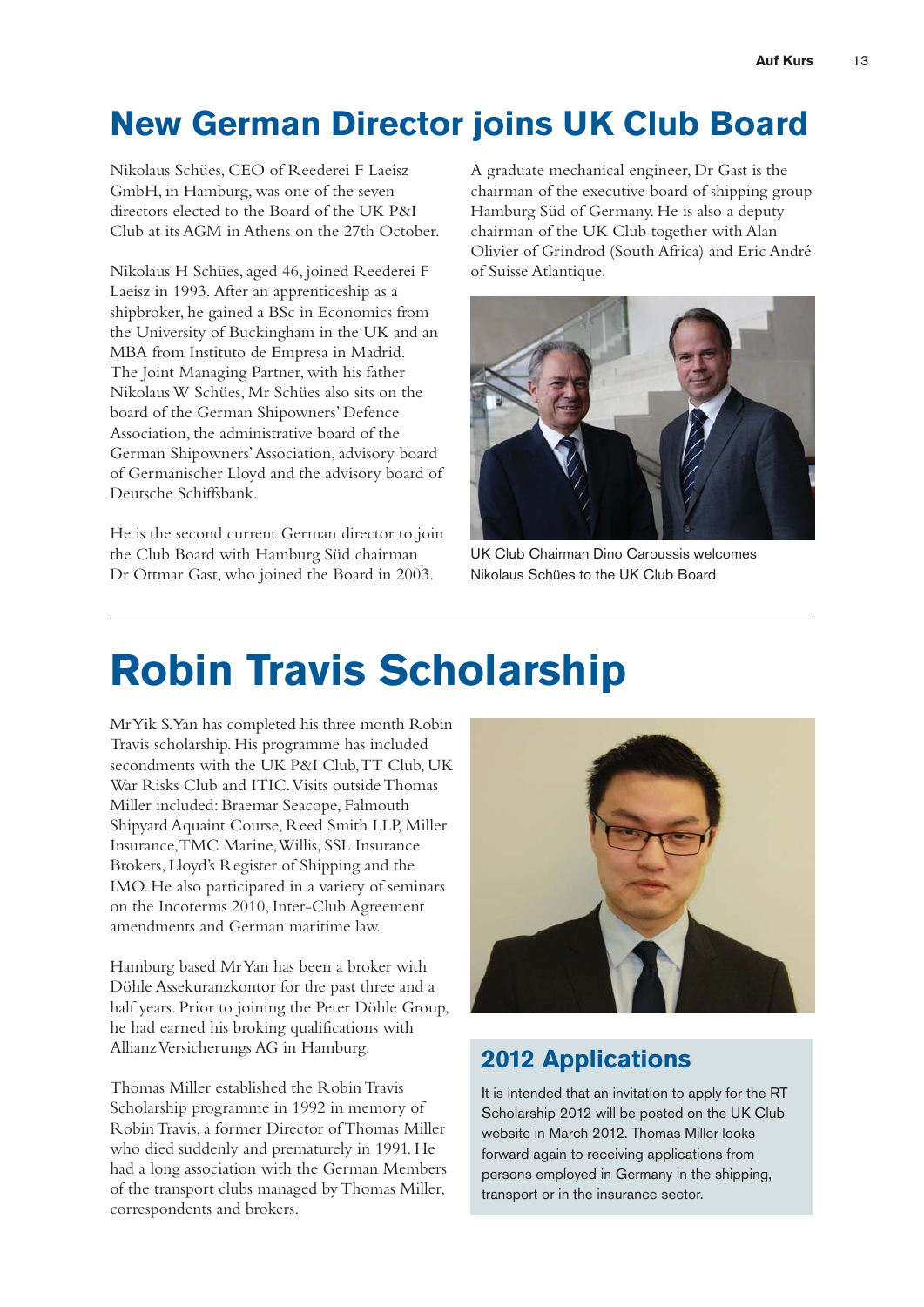## **Sun comes out on the Rainy Sky**

Ambiguous contracts should always be avoided. But this encouraging judgement means Courts are more willing to apply a commercial interpretations and seek to be consistent with common sense in business.

The Association's Member entered into shipbuilding contracts with the JINSE Shipbuilding Co., Korea for the construction of six ships. As is normal practice, refund guarantees were provided to secure the pre-delivery instalments. The refund guarantees were issued by Kookmin Bank. The yard subsequently encountered financial difficulties and entered into a debt workout procedure, and the Member claimed under the refund guarantees for the return of the advance instalments of US\$45 million.

The key provisions of the guarantees were as follows:

*(2) Pursuant to the terms of the Contract, you are entitled, upon your rejection of the Vessel in accordance with the terms of the Contract, your termination, cancellation or rescission of the Contract or upon a Total Loss of the Vessel, to repayment of the pre-delivery instalments of the Contract Price paid by you prior to such termination…*

*(3) In consideration of your agreement to make the predelivery instalments under the contract… we hereby, as primary obligor, irrevocably and unconditionally undertake to pay to you… on your first written demand, all such sums due to you under the Contract…*

The key issue raised by the case was whether the words "all such sums due to you under the Contract" in paragraph (3) of the refund guarantees referred back to the words "the pre-delivery instalments" at the beginning of that paragraph or to the specific repayments or payments referred to in paragraph (2).

Essentially, the Bank argued that the terms of paragraph 3 and the phrase "all such sums due to you" referred to amounts set out in paragraph 2 and therefore only to repayments due upon rejection or total loss of the ship, or termination, cancellation or rescission of the contract and payments due for buyer's supplies. As Article 12.3 of the contract did not refer to the yard's insolvency, the Bank argued that this did not give rise to a liability under the refund guarantee.

The Member's claim was first heard in the English Commercial Court where the Court found for the Member. It held that the terms used in paragraph 3 of the refund guarantees were clear and it considered that one of the main purposes of refund guarantees was to protect a buyer from the insolvency of a yard.

#### **Court of Appeal judgment**

The Bank was given permission to appeal and the case was considered by the Court of Appeal before Sir Simon Tuckey, Lord Justice Patten and Lord Justice Thorpe. Sir Simon Tuckey found for the Member:

"On the Bank's construction the bonds covered each of the situations in which the Buyers were entitled to a return or refund of the advance payments which they had made under the contracts apart from the insolvency of the Builder. No credible commercial reason has been advanced as to why the parties (or the Buyers' financiers) should have agreed to this. On the contrary, it makes no commercial sense."

However, Lord Justice Patten considered that the wording of the relevant provisions was clear and that payment under the refund guarantees was not triggered by the insolvency of the yard. He went on to say:

"…that it is impermissible to speculate on the reasons for omitting repayments in the event of insolvency from the bond. Although the judge is right to say that cover for such event was, objectively speaking, desirable, that is not sufficient in itself to justify a departure from what would otherwise be the natural and obvious construction of the bond. There may be any number of reasons why the Builder was unable or unwilling to provide bank cover in the event of its insolvency and why the Buyer was prepared to take the risk."

Lord Justice Thorpe concurred with Lord Justice Patten. The Bank's appeal was therefore successful.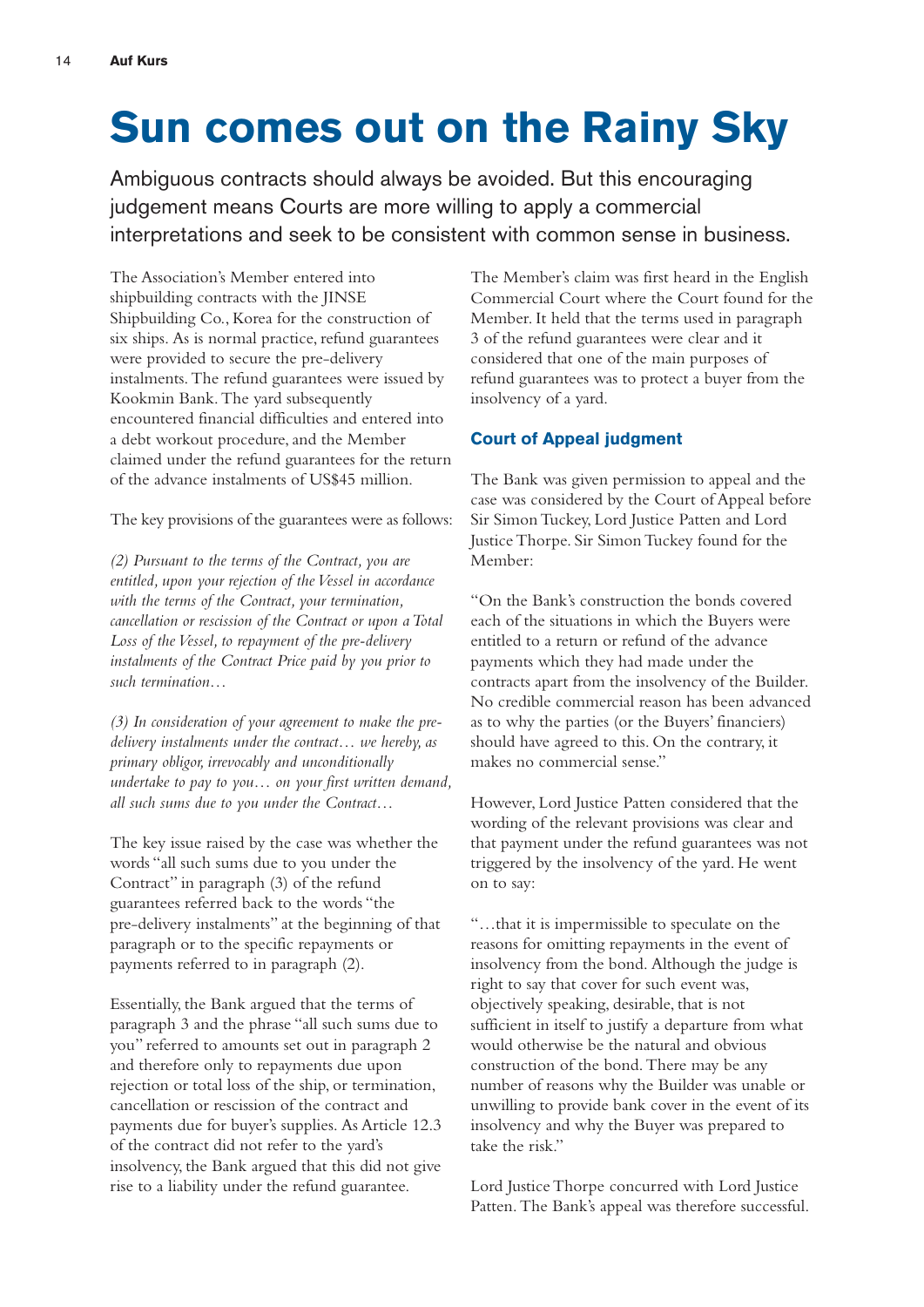#### **Supreme Court judgment**

The Supreme Court granted leave to appeal and a hearing took place on 27th July, 2011 before Lords Phillips, Mance, Clarke, Kerr and Wilson. The positions of the parties remained essentially unchanged with the Bank's position being that the contract should be interpreted strictly in accordance with the words used, and that commercial considerations should not be taken into account unless it was not possible to construe the contractual terms without them being put into a commercial context.

The Member's position was that the proper approach is to regard considerations of business common sense as forming part of a single interpretative process, the aim of which is to attribute a sensible commercial meaning to the language used by the parties. The Member further contended that the majority in the Court of Appeal gave insufficient weight to the assessment of the Commercial Court as to the business common sense of the transaction.

In a judgment handed down on 2nd November, 2011, the Supreme Court upheld the Member's appeal.

Lord Clarke gave judgment which was unanimously agreed by the other Lords. He considered the role that 'business or commercial common sense' should apply to construction. He said:

"…the language used by the parties will often have more than one potential meaning… the exercise of the construction is essentially one unitary exercise in which the court must consider the language used and ascertain what a reasonable person, that is a person who has all the background knowledge which would reasonably have been available to the parties in the situation in which they were at the time of the contract, would have understood the parties to have meant. In doing so, the court must have regard to all the relevant surrounding circumstances. If there are two possible constructions, the court is entitled to prefer the construction which is consistent with business common sense and to reject the other".

Lord Clarke disagreed with Lord Justice Patten (in the Court of Appeal) and considered that there were two arguable constructions of paragraph 3 of the guarantees, as argued by the parties. Of the two, Lord Clarke preferred the Member's construction because he said it was consistent with

the commercial purpose of the guarantees in a way in which the Bank's construction was not. He therefore agreed with the Commercial Court judge and Sir Simon Tuckey who dissented in the Court of Appeal.

In relation to the Bank's case, Lord Clarke found that the Bank had put forward no credible reason for excluding repayment to the Member in the event of the builder's insolvency and concluded:

"…I would if necessary, go so far as to say that the omission of the obligation to make such repayments from the bond would flout common sense…"

The Member's appeal was allowed.

#### **Conclusion**

The decision of the Supreme Court is one to be welcomed not only in terms of the case itself but for shipping generally. A common sense commercial interpretation has been applied to the construction of these guarantees. This is precisely why the Commercial Court was established in the first place to reflect business practice.

#### **Defence support for German Members**



Alison McClure is a qualified South African solicitor having specialised in maritime law for four years in a major South African practice. She has assisted our German Members on Defence claims

since May 2008.



Peter Steele joined Thomas Miller in 2011. Previous work with both a shipping law firm and another P&I club provides wide experience in all aspects of maritime claims with a particular emphasis on

FD&D disputes. He is qualified as both a barrister and solicitor.